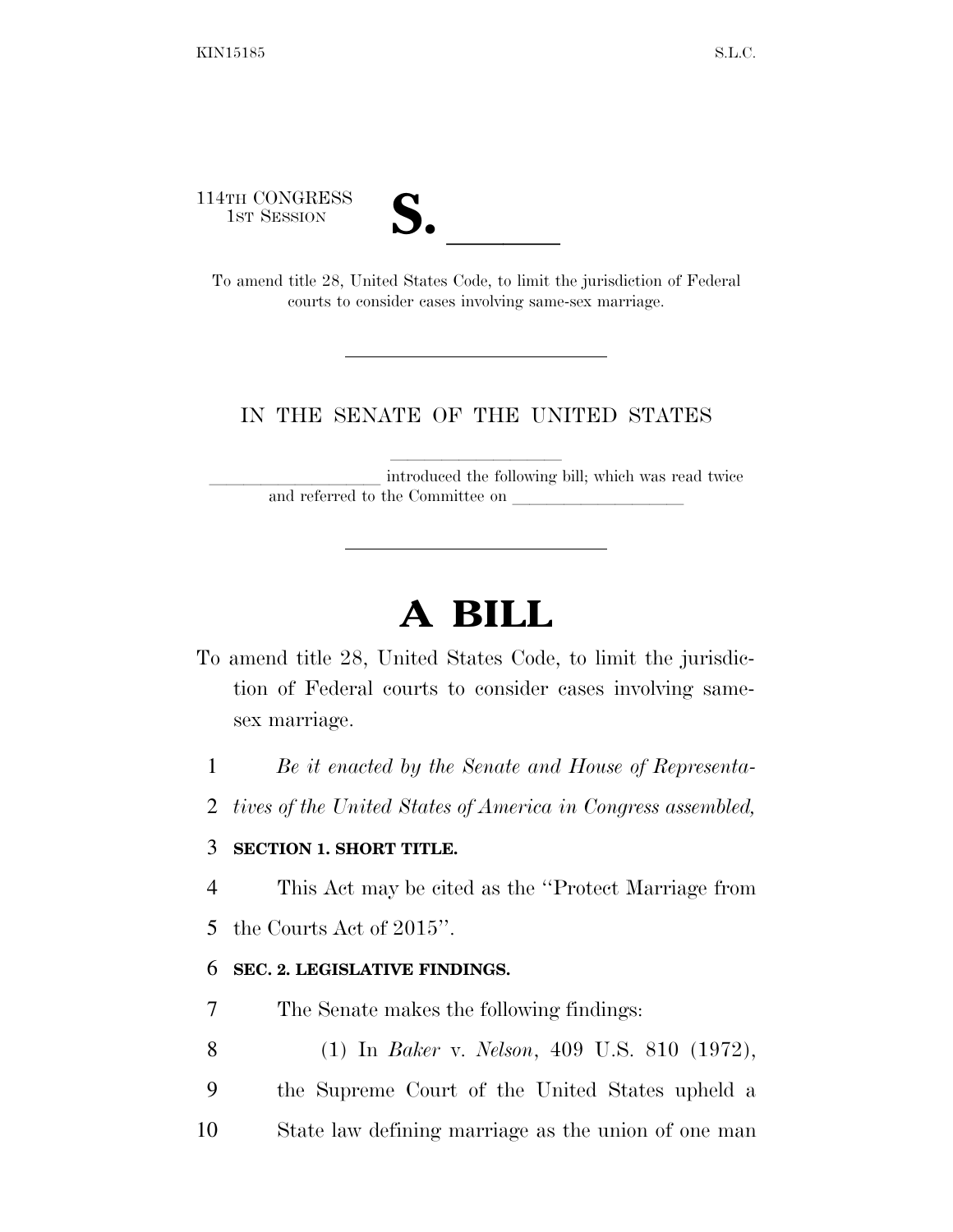KIN15185 S.L.C.

 and one woman against a constitutional challenge by a same-sex couple seeking to marry. The Court re- jected the challenge in a one-sentence order that read, ''The appeal is dismissed for want of a sub-stantial federal question.''.

 (2) The Supreme Court's judgment in *Baker* is as sound today as it was then. Challenging a State marriage law on the basis that it does not extend to same-sex couples raises no substantial Federal ques- tion because nothing in the text or history of the 14th Amendment to the Constitution of the United States even arguably indicates a general public un- derstanding at the time of ratification that the rati- fiers had adopted a constitutional principle that in- validated State laws defining marriage as a male-fe-male union.

 (3) It follows that the power to decide whether to extend the legal status and benefits of marriage to same-sex couples does not belong to the courts, but rests instead with the people through their elect- ed State representatives, unless their State constitu- tions provide otherwise. The Constitution of the United States leaves it to the people of each State to decide for themselves through their democratic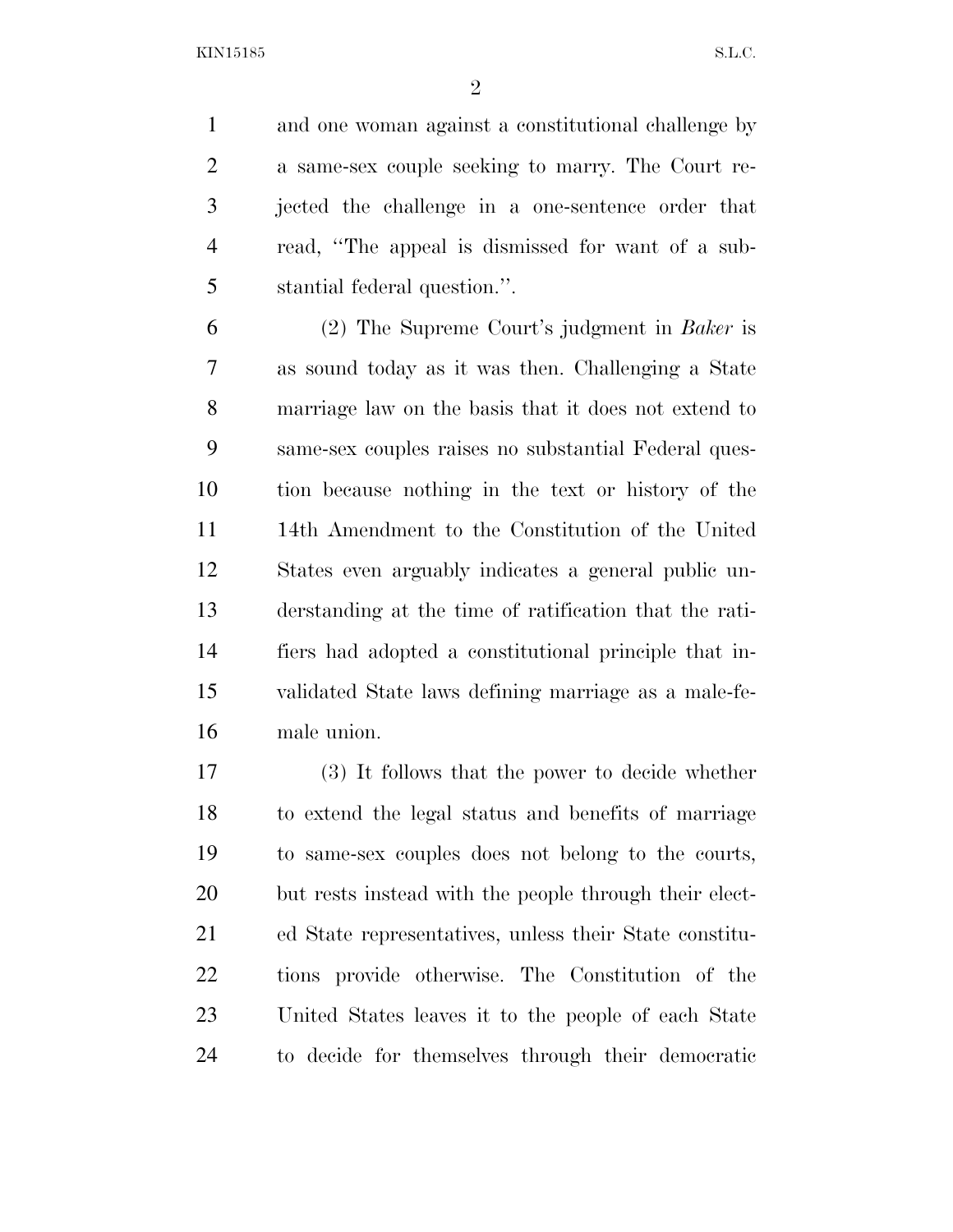KIN15185 S.L.C.

 processes how to redefine the legal meaning of mar-2 riage for purposes of their respective State laws.

 (4) Numerous Federal courts, including the United States Courts of Appeals for the Fourth, Seventh, Ninth, and Tenth Circuits, have neverthe- less invalidated State marriage laws that do not allow the licensing of same-sex marriages. In so doing, these courts have exceeded their authority under the Constitution and have usurped the peo- ple's exclusive authority to decide this issue. Pending before the Supreme Court are 4 related cases chal- lenging the marriage laws in Kentucky, Michigan, Ohio, and Tennessee.

 (5) The purpose of this Act (including the amendment made by this Act) is to maintain the au- thority of the States to define marriage and to pre- vent, consistent with the Constitution, any further unlawful action by Federal courts until such time as an amendment to the Constitution is enacted un- equivocally guaranteeing that the States have the power to define marriage as limited to the union of one man and one woman.

 (6) This Act prevents that unlawful action by eliminating the jurisdiction of all courts created by Federal law, as well as the appellate jurisdiction of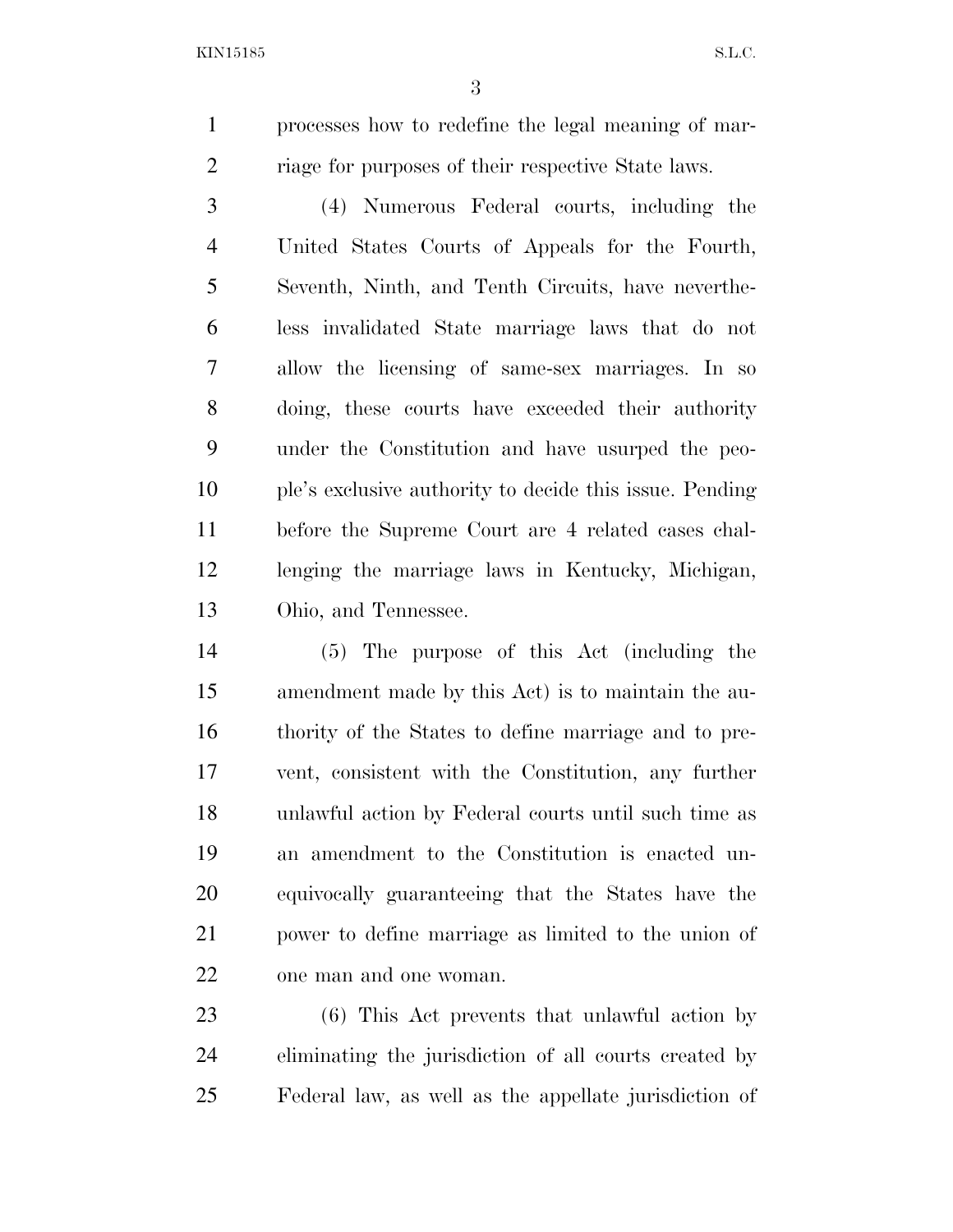KIN15185 S.L.C.

 the Supreme Court, to adjudicate claims pertaining to the constitutionality of State marriage laws. Be- cause section 1 of article III of the Constitution gives Congress the power to ''ordain and establish'' ''inferior Courts'', the Supreme Court has long held that Congress has the power to limit the jurisdiction of the lower Federal courts. See *Palmore* v. *United States*, 411 U.S. 389, 400–01 (1973). In addition, section 2 of article III of the Constitution gives Con- gress the power to make ''Exceptions'' to the appel- late jurisdiction of the Supreme Court. The Supreme Court itself has acknowledged that this power ap- plies even to cases that are pending before the Court. See *Ex parte McCardle*, 74 U.S. (7 Wall.) 506, 514 (1869).

 (7) Finally, this Act makes clear that a court's 17 judgment only applies to the parties before the court and that nonparties have no legal obligation to com-ply with the decision until so ordered by a court.

#### **SEC. 3. LIMITATION OF JURISDICTION.**

 (a) IN GENERAL.—Chapter 99 of title 28, United States Code, is amended by adding at the end the fol-lowing: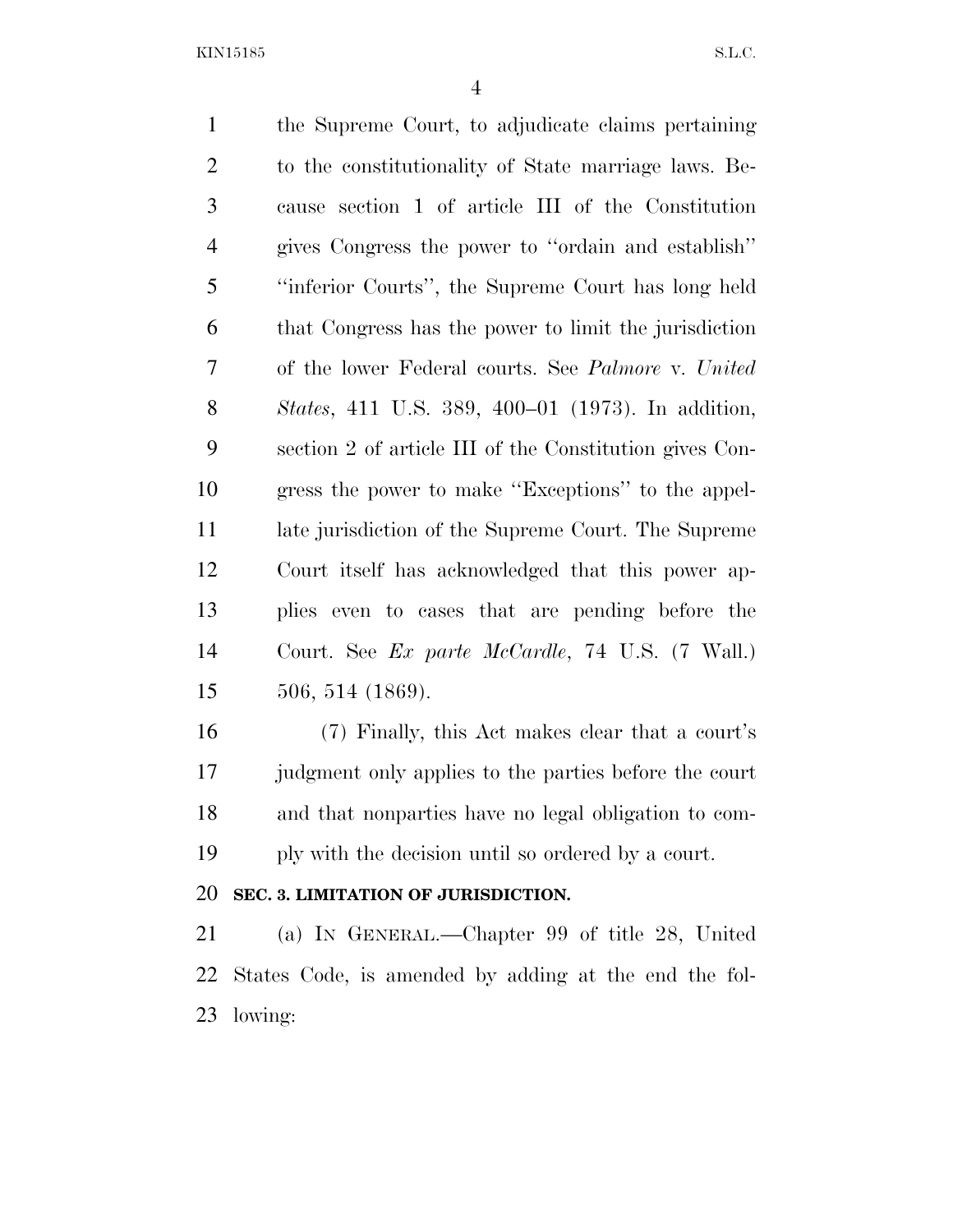### **''§ 1632. Limitations on Federal jurisdiction**

 $\gamma$  (a) No court created by Federal law shall have juris- diction, and the Supreme Court shall have no appellate jurisdiction, to adjudicate or enforce any claim pertaining to the validity, under the Constitution of the United States, of a State law, or State administrative or judicial decision, that—

8 ''(1) defines marriage as limited to the union of one man and one woman; or

10  $\frac{1}{2}$  refuses State recognition of or allows the State to refuse recognition of same-sex marriages performed and licensed in other States.

 ''(b) To the extent that either a court created by Fed- eral law or the Supreme Court has entered a final judg- ment on a claim described in subsection (a) before the ef- fective date of this section, that judgment binds only the parties to the case. No person who is not a party to the case shall have any obligation to comply with the decision in the case.''.

 (b) SEVERABILITY.—If any provision of this Act, an amendment made by this Act, or the application of such provision or amendment to any person or circumstance is held to be unconstitutional, the remainder of this Act, the amendments made by this Act, and the application of such provision or amendment to any person or circumstance shall not be affected.